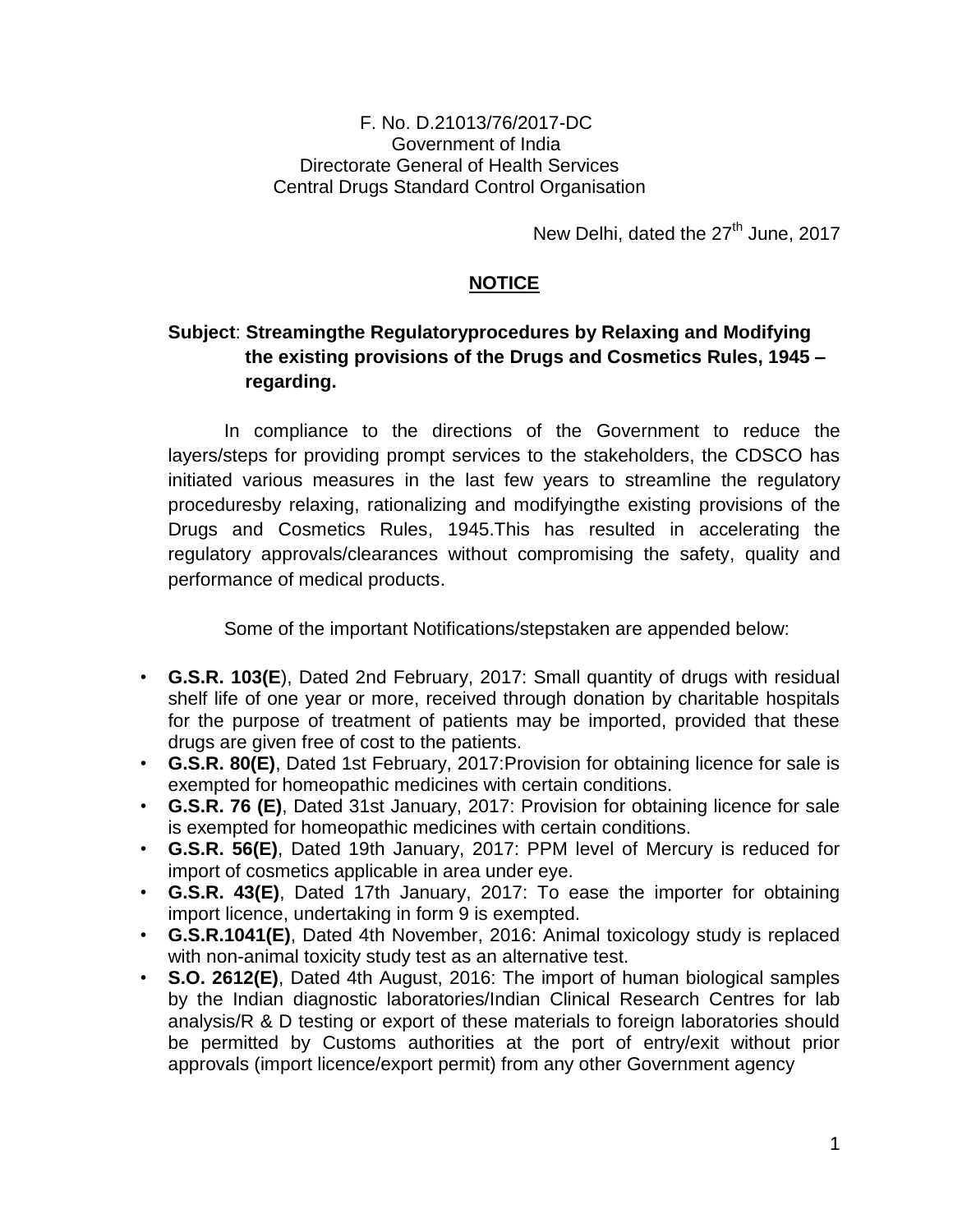- **G.S.R. 313(E)**, Dated 16th March, 2016: NOC/permission from DCGI is simplified vide G.S.R. 313(E) for conducting clinical trials for new indication, new dosage form etc. For academic research institutes.
- **G.S.R. 648 (E)**, Dated 20th August, 2015: Licence validity provision for Merger & Acquisitions firms. Licensing requirements for 100% EOU units waived off for manufacturing LVPs for export purpose only.
- **G.S.R. 611 (E)**, Dated 31st July, 2015: Audio-Visual (AV) recording of Informed Consent Process (ICP) is now mandatory only for vulnerable subject in clinical trials of New Chemical Entity (NCE)/New Molecular Entity (NME) and anti-HIV and anti-Leprosy drugs.
- **G.S.R. 289(E)**, Dated 15th April, 2015: Prohibition of advertisements of drugs covered under Schedule H, Schedule H1 and Schedule X.
- **G.S.R. 224(E)**, Dated 25th March, 2015: Rules for timelines of 21 working days is in place to issue or deny the permission of NDPS substances for the purpose of export or import.
- **G.S.R. 107(E)**, Dated 18th February, 2015: The word "in Form 20C" omitted in Schedule K (for exemption of Licence) at serial no. 35 for classes of drugs for Homeopathic hair oils have been active ingredients up to 3X potency only.
- **G.S.R. 701(E)**, Dated 29th September, 2014: Prohibition of use of Polyethylene Terephthalate in liquid oral formulations for primary packaging of drug formulations.
- **G.S.R. 570(E)**, Dated 7th August, 2014: Generic name for the single active ingredient drug formulations.
- **G.S.R. 498(E)**, Dated 11th July, 2014: Prohibition of the manufacture for sale, sale and distribution of the Flupenthixol and Melitracen (FDC) for human use.
- **G.S.R. 328(E)**, Dated 3rd April , 2017: Transfer facility of blood and its components are in place to facilitate the blood distribution to the needy patients. Blood donation camps can be organized by a private/voluntary or charitable hospital licenced blood banks.
- **G.S.R. 327(E)**, Dated 3rd April, 2017: The applicants are facilitated by introducing G.S.R. 327(E) dated 03-04-2017 as they can submit the result of bioequivalence study along with the application for grant of a licence of oral dosage form of drugs specified under category II and category IV of the biopharmaceutical classification system.
- **G.S.R.302(E),** Dated 30th March, 2017: Proper name of the drug be printed or written in a conspicuous manner which shall be in the same font but at least two font size larger than the brand name or the trade name.
- **G.S.R. 78(E),** Dated 31st January, 2017: Regulation for manufacturing for sale and distribution or sell or import of medical devices are in place to facilitate public domain and stakeholders.
- **G.S.R. 44(E),** Dated 17th January, 2017: Certain enzymes, hormones, and bacterial & viral vaccines are introduced in the list of items to carry out test or analysis as a function of CDL under rule 3.
- **G.S.R. 1179(E),** Dated 28th December, 2016 : Those who have qualification and experience of a competent person prior to the coming into force of the Drugs and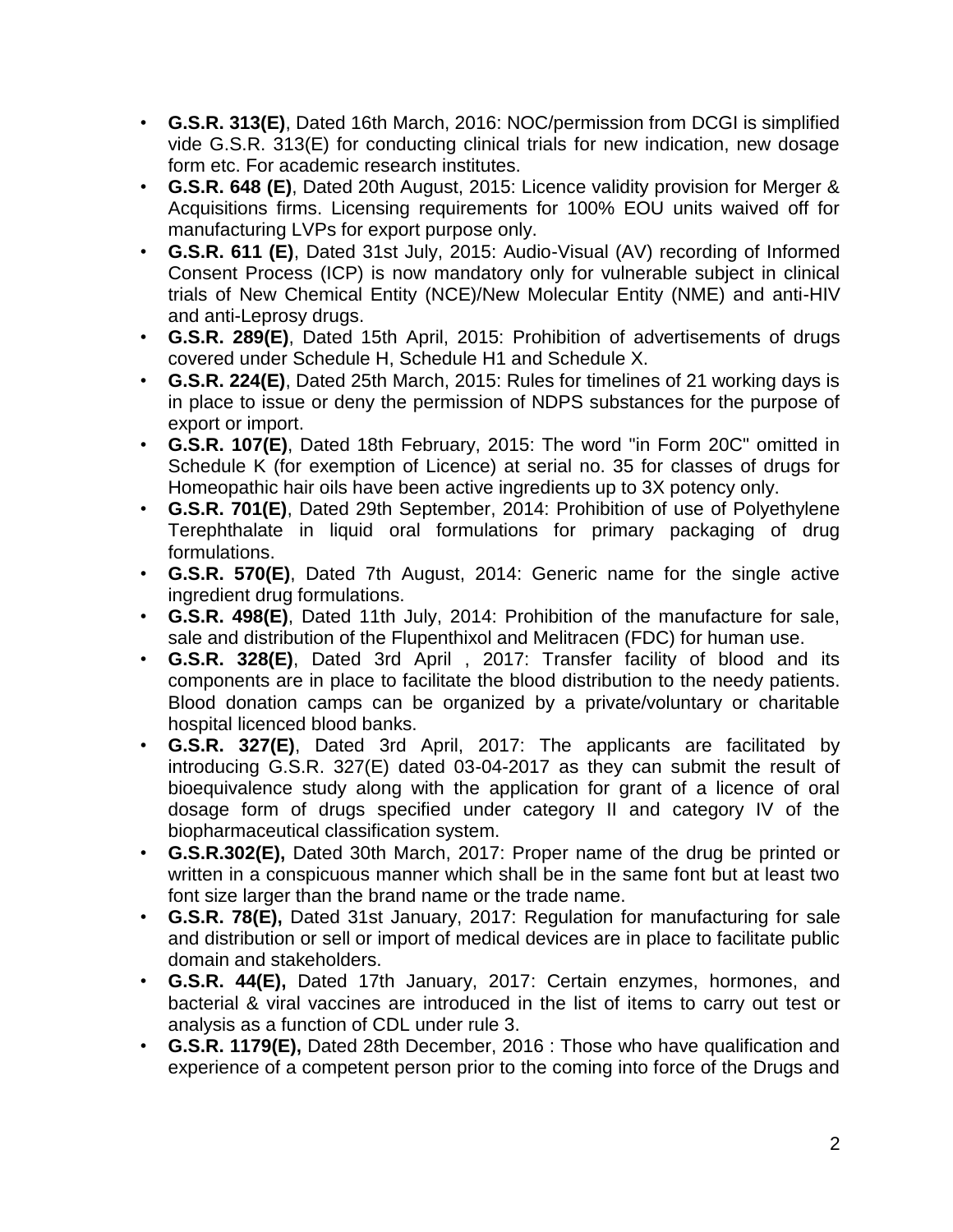Cosmetics (Amendment) Rules, 2016, shall continue to be considered as a competent person for the said purposes."

- **G.S.R. 640 (E),** Dated 29th June, 2016: Rules under "Schedule M-III for quality management system –for notified medical devices and In-Vitro diagnostics introduced.
- **G.S.R. 897(E),** Dated 21st September, 2016:CoPP is to be provided along with application for obtaining RC as per European or USA guidelines etc. or Information and undertaking required to be submitted under schedule D(I) and D(II) by manufacturer with the application for registration certificate.
- **S.O. 705(E) To 1048 (E),** Dated 10th March, 2016: Irrational fixed dose combinations, prohibited from manufacture, sale and distribution (matter is subjudice).
- **G.S.R. 287 (E),** Dated 8th March, 2016: Mandatory provision for New Drug permission holders to have pharmacovigilance system in their organisation.
- **S.O. 237 (E),** Dated 25th January, 2016: Inclusion of Ablation device in the definition of drug in section-3.
- **G.S.R. 918(E),** Dated 30th November, 2015: New regulation for Phytopharmaceutical drug is introduced.
- **G.S.R. 826(E),** Dated 30th October, 2015: Definitions of Clinical trial, GCT, IND, NCE introduced.
- **G.S.R. 558(E).** Dated 17th July, 2015: Diclofenac inj. For human use shall be in single unit dose pack only (To avoid misuse for veterinary).
- **G.S.R. 203(E),** Dated 18th March, 2015: Omission in Schedule Q and new addition in Schedule S for patient safety.
- **S.O. 873(E),** Dated 30th March, 2015: Additional branches of Bank of Baroda are added for submission of Fees to facilitate filing of various applications to CDSCO.
- **S.O. 376 (E)** Dated 5<sup>th</sup> February, 2016: Addition of Mephedrone in the list of psychotropic substances.
- **GSR 68 (E),** Dated 3rd February, 2015: (i) In rule 71, 71-B, 76, 76A- applicant shall submit evidence and data justifying that the drugs are stable for proposed shelf life under recommended storage conditions as per Appendix IX of Schedule Y. (ii) In the Drugs & Cosmetics Rules in Schedule D, in the Table, against item 1, under the column "Class of drugs", for the existing entries, the following entries shall be substituted, namely:-"Substances not intended for medicinal use excluding those intended to be used as drugs after further purification or rendering them sterile."
- **GSR 38 (E),** Dated 16th January 2015: Procedure for disposal of Psychotropic substances and controlled substances.
- **GSR 908 (E),** Dated 22nd December, 2014: Functions of CDL under rule 3 for classes of drugs listed in said notification.
- **GSR 889(E),** Dated 12nd December, 2014: Rules pertains and relates to areas like criteria for deciding the relatedness of the SAEs to clinical trials and payment of compensation were amended.
- **G.S.R. 503(E),** Dated 14th July, 2014: Diclofenac inj. For human use shall be in single unit dose pack only and Post approval change for vaccine or biological product as a new drug.